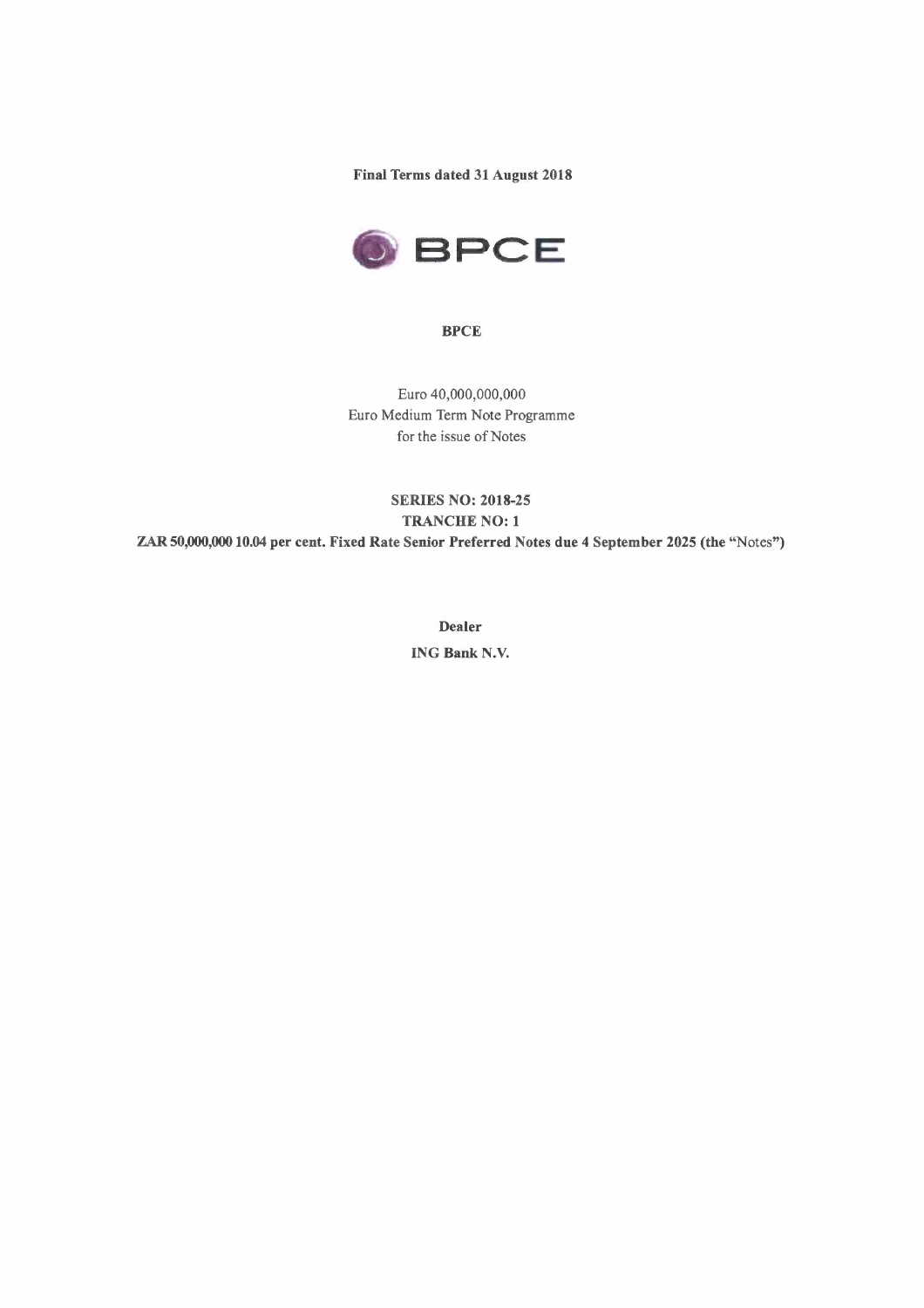## **MIFID II PRODUCT GOVERNANCE / PROFESSIONAL INVESTORS AND ECPS ONLY TARGET**

**MARKET -** Solely for the purposes of each manufacturer's product approval process, the target market assessment in respect of the Notes has led to the conclusion that, in relation to the type of clients criterion only: (i) the type of clients to whom the Notes are targeted is eligible counterparties and professional clients only, each as defined in Directive 2014/65/EU (as amended, **"MiFID II");** and (ii) all channels for distribution of the Notes to eligible counterparties and professional clients are appropriate. Any person subsequently offering, selling or recommending the Notes (a **"distributor")** should take into consideration the manufacturers' type of clients assessment; however, a distributor subject to MiFID II is responsible for undertaking its own target market assessment in respect of the Notes (by either adopting or refining the manufacturers' type of clients assessment) and determining appropriate distribution channels.

### **PART A- CONTRACTUAL TERMS**

Terms used herein shall be deemed to be defined as such for the purposes of the Conditions (the **"Conditions")**  set forth in the base prospectus dated 1 December 2017 which received visa n°17-625 from the *Autorité des marchés financiers* (the **"AMF")** on 1 December 2017 (the **"Base Prospectus")** and the first supplement to the Base Prospectus dated 24 January 2018 which received visa n° 18-024 from the AMF, the second supplement to the Base Prospectus dated 20 February 2018 which received visa n°18-047 from the AMF, the third supplement to the Base Prospectus dated 6 March 2018 which received visa n°18-075 from the AMF and the fourth supplement to the Base Prospectus dated 5 April 2018 which received n°18-115 from the AMF, and the fifth supplement to the Base Prospectus dated 11 June 2018 which received visa n°18-236 from the AMF and the sixth supplement to the Base Prospectus dated 10 August 2018 which received visa n°18-382 (the **"Supplements"),** which together constitute a base prospectus for the purposes of the Prospectus Directive.

This document constitutes the Final Terms of the Notes described herein for the purposes of Article 5.4 of the Prospectus Directive and must be read in conjunction with such Base Prospectus as so supplemented. Full information on the Issuer and the offer of the Notes is only available on the basis of the combination of these Final Terms and the Base Prospectus as so supplemented. The Base Prospectus and the Supplements are available for viewing at the office of the Fiscal Agent or each of the Paying Agents and on the website of the AMF (www.amf-france.org) and copies may be obtained from BPCE, 50 avenue Pierre Mendès-France, 75013 Paris, France.

| 1              | Issuer:                         |                                   | <b>BPCE</b>                                   |
|----------------|---------------------------------|-----------------------------------|-----------------------------------------------|
| 2              | Series Number:<br>(i)           |                                   | 2018-25                                       |
|                | (ii)                            | Tranche Number:                   | 1                                             |
| 3              |                                 | Specified Currency or Currencies: | South African Rand ("ZAR")                    |
| $\overline{4}$ |                                 | Aggregate Nominal Amount:         |                                               |
|                | (i)                             | Series:                           | ZAR 50,000,000                                |
|                | (ii)                            | Tranche:                          | ZAR 50,000,000                                |
| 5              | Issue Price:                    |                                   | 100 per cent. of the Aggregate Nominal Amount |
| 6              | Specified Denomination:         |                                   | ZAR 2,000,000                                 |
| 7              | Issue Date:<br>$\left(1\right)$ |                                   | 4 September 2018                              |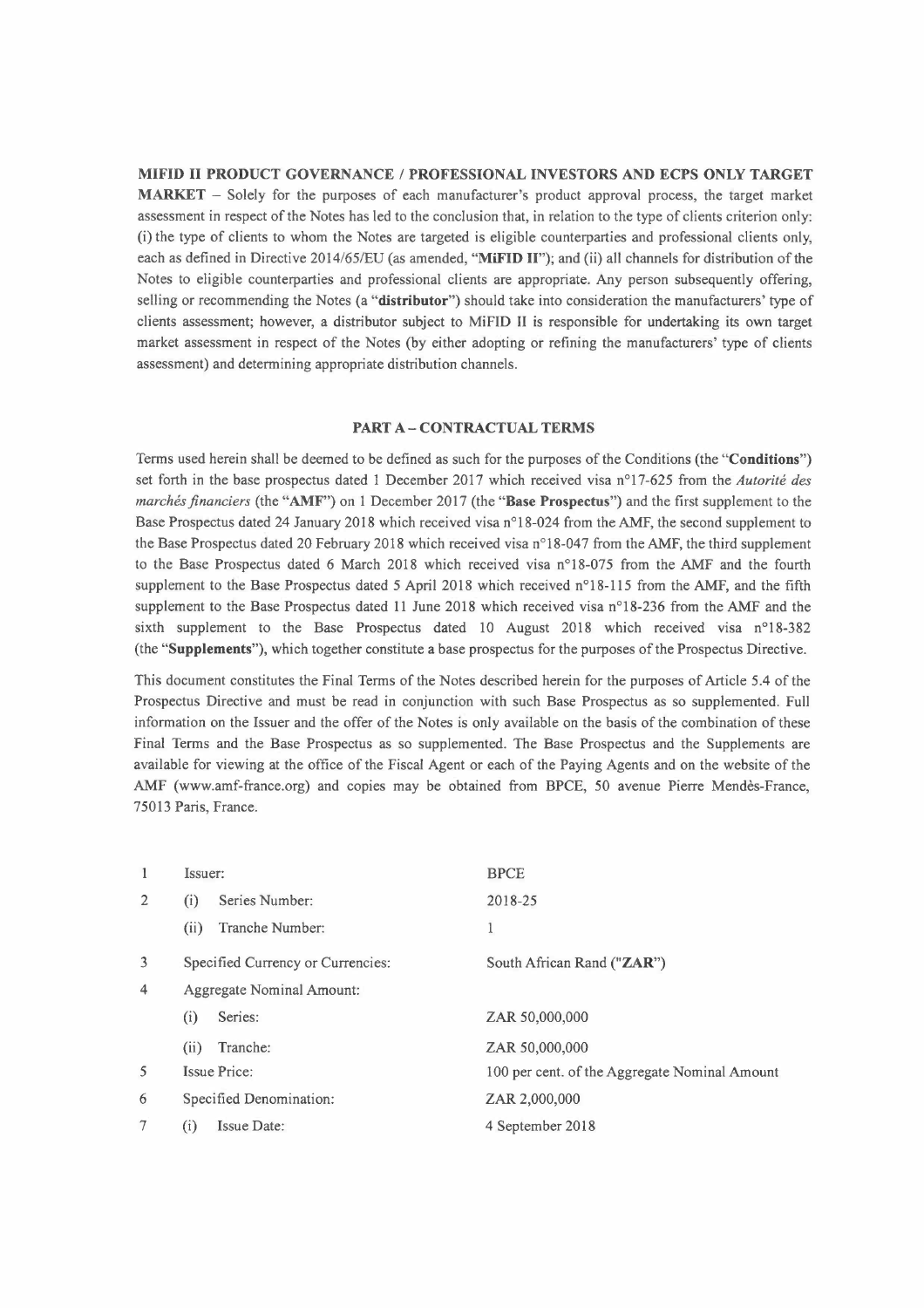|    | Interest Commencement Date:<br>(ii)                                              | <b>Issue Date</b>                                                                                                                                                   |
|----|----------------------------------------------------------------------------------|---------------------------------------------------------------------------------------------------------------------------------------------------------------------|
| 8  | Interest Basis:                                                                  | 10.040 per cent. Fixed Rate                                                                                                                                         |
|    |                                                                                  | (further particulars specified below)                                                                                                                               |
| 9  | Maturity Date:                                                                   | 4 September 2025                                                                                                                                                    |
| 10 | Redemption Basis:                                                                | Subject to any purchase and cancellation or early<br>redemption, the Notes will be redeemed on the<br>Maturity Date at 100 per cent. of their nominal<br>amount     |
| 11 | Change of Interest Basis:                                                        | Not Applicable                                                                                                                                                      |
| 12 | Put/Call Options:                                                                | Not Applicable                                                                                                                                                      |
| 13 | Status of the Notes:<br>(i)                                                      | Senior Preferred Notes                                                                                                                                              |
|    | Dates of the corporate authorisations for<br>(ii)<br>issuance of Notes obtained: | Decision of the <i>Directoire</i> of the Issuer dated<br>9 April 2018 and decision of Mr. Jean-Philippe<br>Berthaut, Head of Group Funding, dated 21 August<br>2018 |

# **PROVISIONS RELATING TO INTEREST (IF ANY) PAYABLE**

| 14                                | Fixed Rate Note Provisions:                                                                                                      | Applicable                                                                             |  |
|-----------------------------------|----------------------------------------------------------------------------------------------------------------------------------|----------------------------------------------------------------------------------------|--|
|                                   | Rate of Interest:<br>(i)                                                                                                         | 10.040 per cent. per annum payable annually in<br>arrear on each Interest Payment Date |  |
|                                   | Interest Payment Date(s):<br>(ii)                                                                                                | 4 September in each year commencing on 4<br>September 2019                             |  |
|                                   | Fixed Coupon Amount:<br>(iii)                                                                                                    | ZAR 200,800 per Note of ZAR 2,000,000<br>Specified Denomination                        |  |
|                                   | <b>Broken Amount:</b><br>(iv)                                                                                                    | Not Applicable                                                                         |  |
|                                   | Day Count Fraction:<br>(v)                                                                                                       | Actual/Actual (ICMA)                                                                   |  |
|                                   | Resettable:<br>(vi)                                                                                                              | Not Applicable                                                                         |  |
|                                   | (vii) Determination Dates:                                                                                                       | 4 September in each year                                                               |  |
|                                   | (viii) Payments on Non-Business Days:                                                                                            | As per the Conditions                                                                  |  |
| 15                                | Floating Rate Note Provisions:                                                                                                   | Not Applicable                                                                         |  |
| 16                                | Zero Coupon Note Provisions:                                                                                                     | Not Applicable                                                                         |  |
| 17                                | Inflation Linked Interest Note Provisions:                                                                                       | Not Applicable                                                                         |  |
| PROVISIONS RELATING TO REDEMPTION |                                                                                                                                  |                                                                                        |  |
| 18                                | Call Option:                                                                                                                     | Not Applicable                                                                         |  |
| 19                                | Put Option:                                                                                                                      | Not Applicable                                                                         |  |
| $\sim$ $\sim$                     | <b>SALES TO THE STATE AND PROPERTY OF STATE OF STATE OF STATE OF STATE OF STATE OF STATE OF STATE OF STATE OF STATE</b><br>$+ -$ |                                                                                        |  |

Applicable

20 MREL/TLAC Disqualification Event Call Option: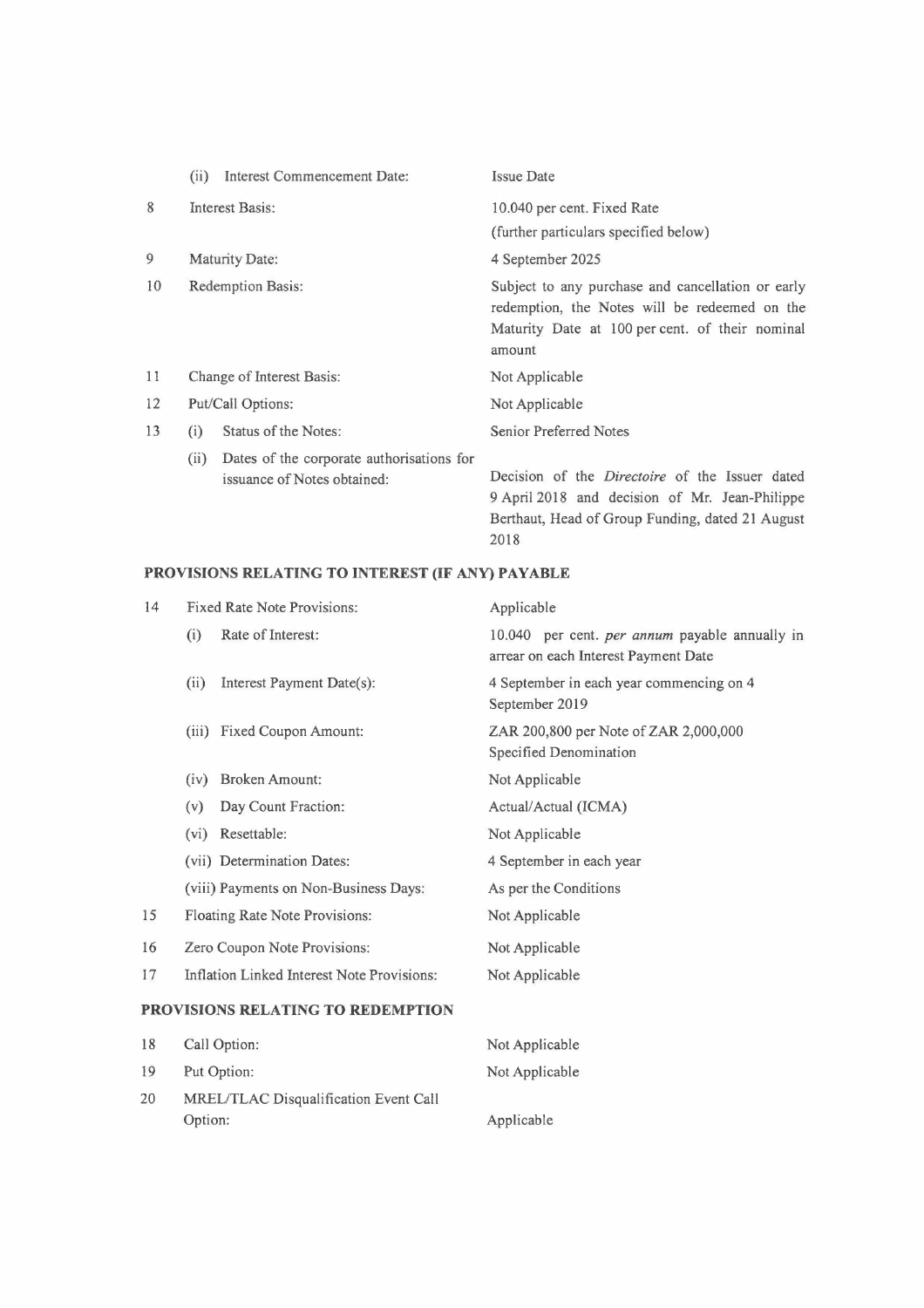| 23 |                                                   | Early Redemption Amount:                                                                                                                                                                                                                                                                                        |                                                                   |  |  |  |
|----|---------------------------------------------------|-----------------------------------------------------------------------------------------------------------------------------------------------------------------------------------------------------------------------------------------------------------------------------------------------------------------|-------------------------------------------------------------------|--|--|--|
|    | (i)                                               | Early Redemption Amount(s) of each<br>Senior Note payable on redemption upon<br>the occurrence of an MREL/TLAC<br>Disqualification Event (Condition 6(g)),<br>if applicable, a Withholding Tax Event<br>(Condition 6(i)(i)), a Gross Up Event<br>(Condition 6(i)(ii)) or for Illegality<br>(Condition $6(l)$ ): | ZAR 2,000,000 per Note of ZAR 2,000,000<br>Specified Denomination |  |  |  |
|    | (ii)                                              | Early Redemption Amount(s) of each<br>Subordinated<br>Note<br>payable<br>on<br>redemption upon the occurrence of a<br>Capital Event (Condition 6(h)), a<br>Withholding Tax Event (Condition<br>6(i)(i)), a Gross-Up Event (Condition<br>$6(i)(ii)$ or a Tax Deductibility Event<br>$(Condition 6(i)(iii))$ :    | Not Applicable                                                    |  |  |  |
|    |                                                   | (iii) Redemption<br>for<br>taxation<br>reasons<br>permitted on days others than Interest<br>Payment Dates (Condition 6(i)):                                                                                                                                                                                     | Yes                                                               |  |  |  |
|    |                                                   | (iv) Unmatured Coupons to become void<br>upon early redemption (Materialised<br>Bearer Notes only) (Condition 7(f)):                                                                                                                                                                                            | Not Applicable                                                    |  |  |  |
|    | <b>GENERAL PROVISIONS APPLICABLE TO THE NOTES</b> |                                                                                                                                                                                                                                                                                                                 |                                                                   |  |  |  |
| 24 |                                                   | Form of Notes:                                                                                                                                                                                                                                                                                                  | <b>Dematerialised Notes</b>                                       |  |  |  |
|    | (i)                                               | Form of Dematerialised Notes:                                                                                                                                                                                                                                                                                   | Bearer form (au porteur)                                          |  |  |  |
|    |                                                   |                                                                                                                                                                                                                                                                                                                 |                                                                   |  |  |  |

21 Final Redemption Amount of each Note: ZAR 2,000,000 per Note of ZAR 2,000,000

22 Inflation Linked Notes - Provisions relating to

the Final Redemption Amount: Not Applicable

Specified Denomination

- (ii) Registration Agent: (iii) Temporary Global Certificate: (iv) Applicable TEFRA exemption: Financial Centre(s): Not Applicable Not Applicable Not Applicable 25 Financial Centre(s): London, New York and Johanessburg 26 Talons for future Coupons or Receipts to be
- attached to Definitive Notes (and dates on which such Talons mature): Not Applicable
- 27 Details relating to Instalment Notes: amount of each instalment, date on which each payment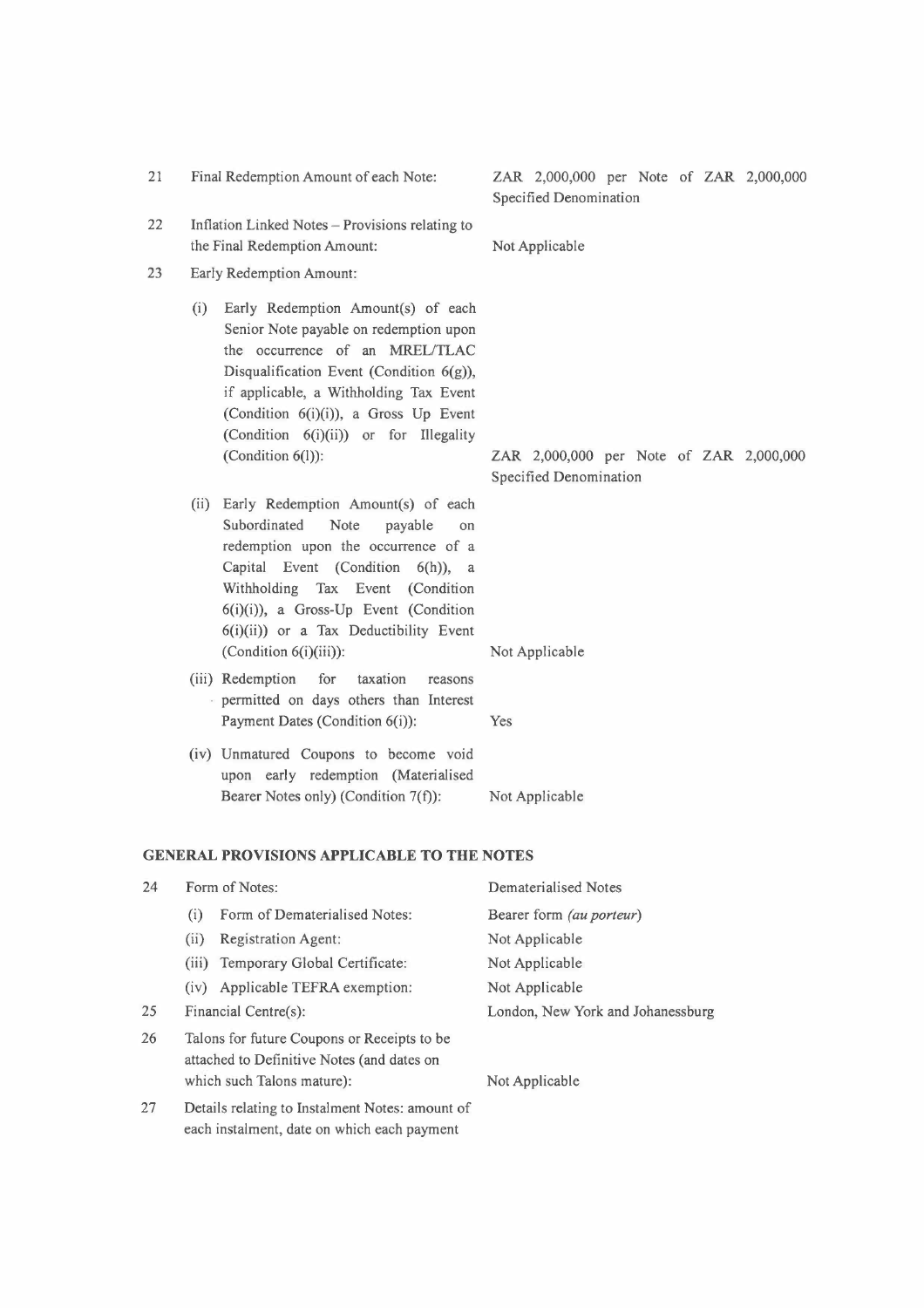|    | is to be made:                                                         | Not Applicable                                                                                                                                                                                                                     |
|----|------------------------------------------------------------------------|------------------------------------------------------------------------------------------------------------------------------------------------------------------------------------------------------------------------------------|
| 28 | Redenomination provisions:                                             | Not Applicable                                                                                                                                                                                                                     |
| 29 | Purchase in accordance with applicable French<br>laws and regulations: | Applicable                                                                                                                                                                                                                         |
| 30 | Consolidation provisions:                                              | Not Applicable                                                                                                                                                                                                                     |
| 31 | Events of Default for Senior Preferred Notes<br>(Condition $9(a)$ ):   | Not Applicable                                                                                                                                                                                                                     |
| 32 | Meeting and Voting Provisions (Condition 11):                          | Contractual Masse shall apply                                                                                                                                                                                                      |
|    |                                                                        | Name and address of the Representative:<br>MCM AVOCAT, Selarl d'avocats interbarreaux<br>inscrite au Barreau de Paris 10, rue de Sèze<br>75009 Paris<br>France<br>Represented by Maître Antoine Lachenaud, Co-<br>gérant - associé |
|    |                                                                        | Name and address of the alternate Representative:<br>Maître Philippe Maisonneuve<br>Avocat<br>10, rue de Sèze<br>75009 Paris<br>France<br>The Representative will receive a remuneration of<br>EUR 2,000 (excluding VAT) per year. |

### **RESPONSIBILITY**

The Issuer accepts responsibility for the information contained in these Final Terms.

•

Signed on behalf of BPCE

Duly represented by:

Mr. Jean-Philippe Berthaut, Head of Group Funding

**.. ~.J~ \**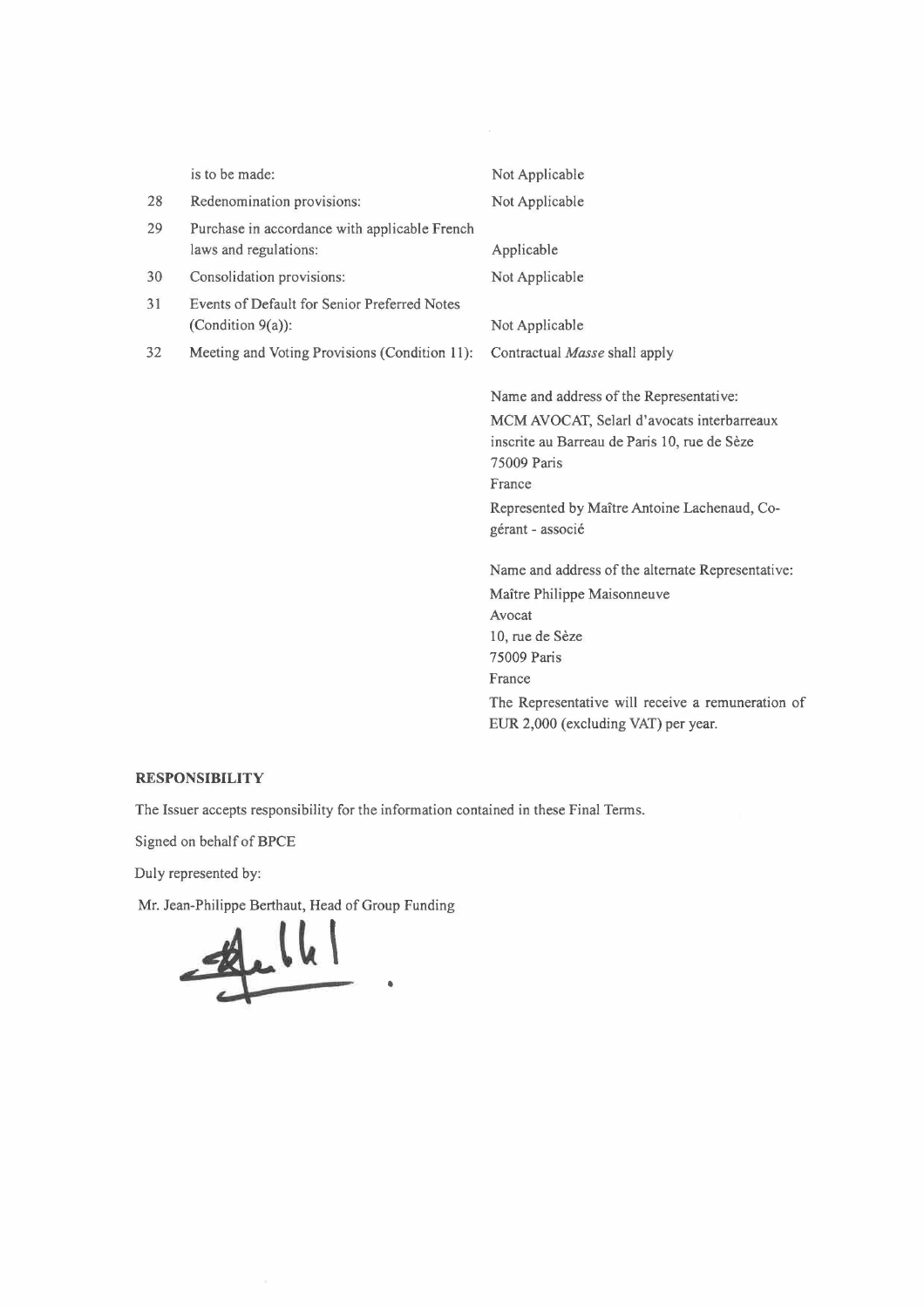### **PART B - OTHER INFORMATION**

#### **LISTING AND ADMISSION TO TRADING**   $\mathbf{1}$

| (i)  | trading:               | Listing and Admission to                |    | Application has been made by the Issuer (or on its behalf) for the<br>Notes to be listed and admitted to trading on Euronext Paris with<br>effect from the Issue Date. |
|------|------------------------|-----------------------------------------|----|------------------------------------------------------------------------------------------------------------------------------------------------------------------------|
| (ii) | related to<br>trading: | Estimate of total expenses<br>admission | to | EUR 5,000 (including AMF fees)                                                                                                                                         |

### 2 **RATINGS**

Ratings: The Notes to be issued are expected to be rated: **S&P:A S&P** is established in the European Union and registered under Regulation (EC) No I 060/2009 as amended.

### <sup>3</sup>**INTERESTS OF NATURAL AND LEGAL PERSONS INVOLVED IN THE ISSUE**

Save as discussed in "Subscription and Sale", so far as the Issuer is aware, no person involved in the offer of the Notes has an interest material to the offer.

### 4 **YIELD**

Indication of yield:  $10.040$  per cent. per annum

The yield is calculated at the Issue Date on the basis of the Issue Price. It is not an indication of future yield.

### *<sup>5</sup>***OPERATIONAL INFORMATION**

| ISIN:                                                                                                                                |                                                     | FR0013357456             |  |
|--------------------------------------------------------------------------------------------------------------------------------------|-----------------------------------------------------|--------------------------|--|
|                                                                                                                                      | Common Code:                                        | 187116554                |  |
| Depositaries:                                                                                                                        |                                                     |                          |  |
| (i)                                                                                                                                  | Euroclear France to act as<br>Central Depositary:   | Yes                      |  |
| (ii)                                                                                                                                 | Common Depositary for<br>Euroclear and Clearstream: | No                       |  |
| Any clearing system(s) other than<br>Euroclear and Clearstream and the<br>$relevant$ identification number $(s)$ :<br>Not Applicable |                                                     |                          |  |
| Delivery:                                                                                                                            |                                                     | Delivery free of payment |  |
|                                                                                                                                      |                                                     |                          |  |